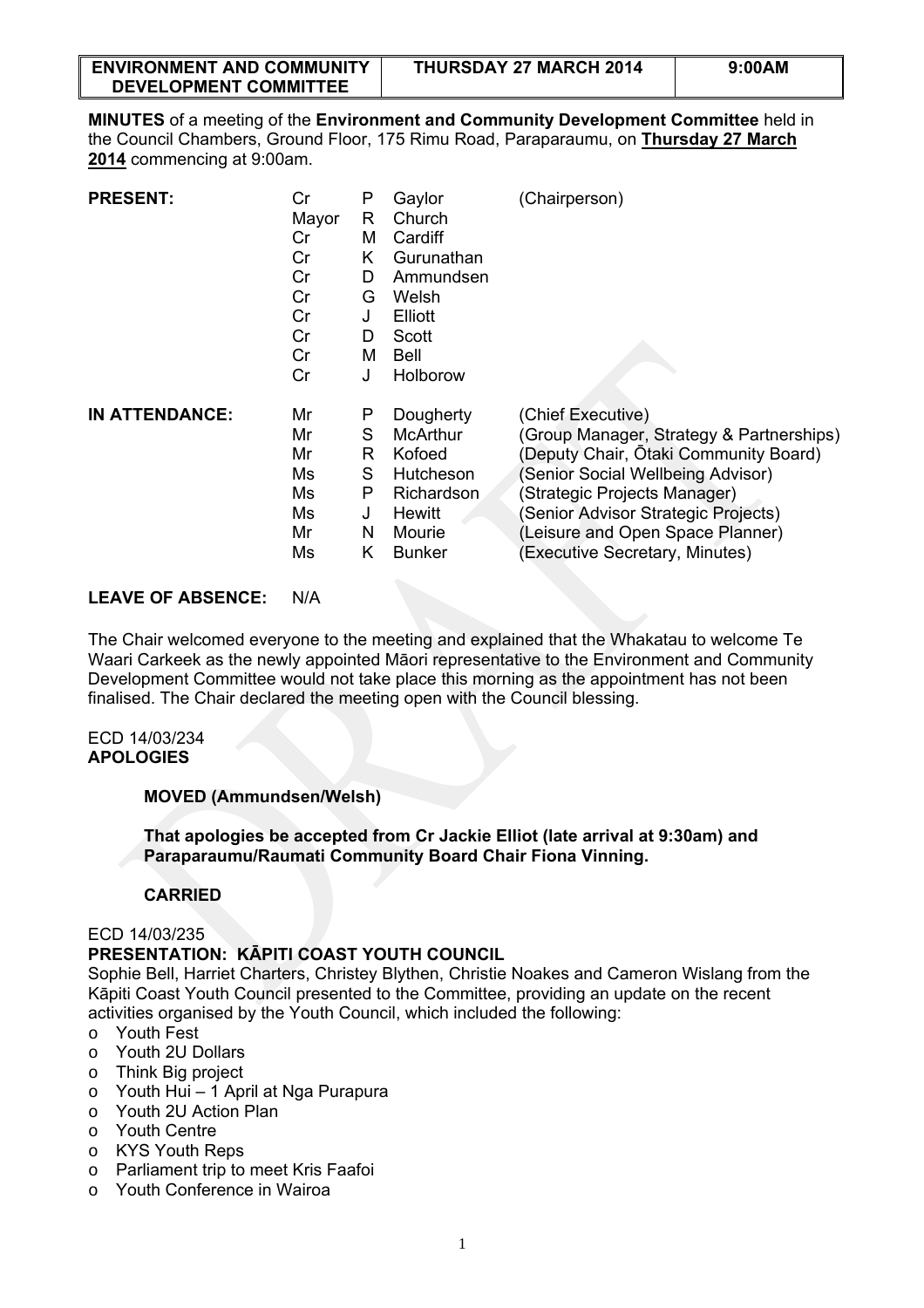| <b>ENVIRONMENT AND COMMUNITY</b> | THURSDAY 27 MARCH 2014 | 9:00AM |
|----------------------------------|------------------------|--------|
| <b>DEVELOPMENT COMMITTEE</b>     |                        |        |

Discussion took place on the success of the Youth Fest event; the Committee members congratulated the Youth Council for the high standard of the event.

#### ECD 14/03/236 **PUBLIC SPEAKING**

1. Rachael Osborne, from Kāpiti Youth Support (KYS) spoke in support of their Community Contracts. Ms Osborne thanked the Committee and gave background on the services KYS provides.

*\*Cr Jackie Elliot joined the meeting at 9:30am* 

# ECD 14/03/237

# **PRESENTATION: PROPOSED JIM COOKE PARK STOPBANK RECONSTRUCTION – GREATER WELLINGTON REGIONAL COUNCIL.**

Graeme Campbell and Kees Nauta, from Greater Wellington Regional Council gave a presentation regarding the Jim Cooke Park Stopbank reconstruction project, outlining issues and providing details of the current three phase work programme, due for completion by June 2017.

Discussion took place regarding the work programme phases, the flood risk and the impact of the earthworks require for this project. Mr Nauta informed the Committee that the District Plan identifies the residual flood risk and it was agreed that 32 cubic metres of earthworks would mitigate any risk. Mr Campbell confirmed that a standard stopbank would require a great number of materials to the site, with volumes in the thousands, possibly tens of thousands.

# ECD 14/03/238

# **PUBLIC SPEAKING (continued)**

- 2. Charlie Cordwell, Central Regional Manager of Surf Life Saving New Zealand spoke in support of their Community Contracts and thanked Committee members for past support. Mr Cordwell reported on the Paekakariki and Ōtaki patrols.
- 3. Christine Bongiovanni from Kāpiti Disability Information & Equipment Centre spoke in support of their Community Contracts and provided background of the services they provide.

*\*Cr Bell left the meeting at 10:25am and returned at 10:32am*

4. Lynn Sleath, from Kapiti Cycling Inc (KCI), spoke to the Committee regarding Cycleways, Walkways and Bridleways Advisory Group (CWB) and tabled a paper. KCI suggested that the Terms of Reference (ToR) of CWB be reviewed and informed the Committee that KCI have withdrawn from the Advisory Group until a review has taken place. KCI conveyed that they would also like to talk to the Committee about Kapiti Road and Airport Management Plan and also address the distinction between on road cycle lanes and off road cycle pathways; Mr Sleath offered to present at the next ECD meeting in May. **ACTION:** *add KCI issues to Matters under Action.* **ACTION:** *Chair of CWB to attend ECD in May.* 

*\*Cr Elliott left the meeting at 10:43pm and returned at 10:47pm* 

5. Richard Mansell, Kapiti Chamber of Commerce spoke regarding the Review of the Strategy for Supporting Economic Development and Kāpiti Coast Annual Economic Profile 2013 reports. Mr Mansell told the Committee that he would be happy to be involved in the review.

*\*The meeting adjourned at 10:51am and reconvened at 11:09am.*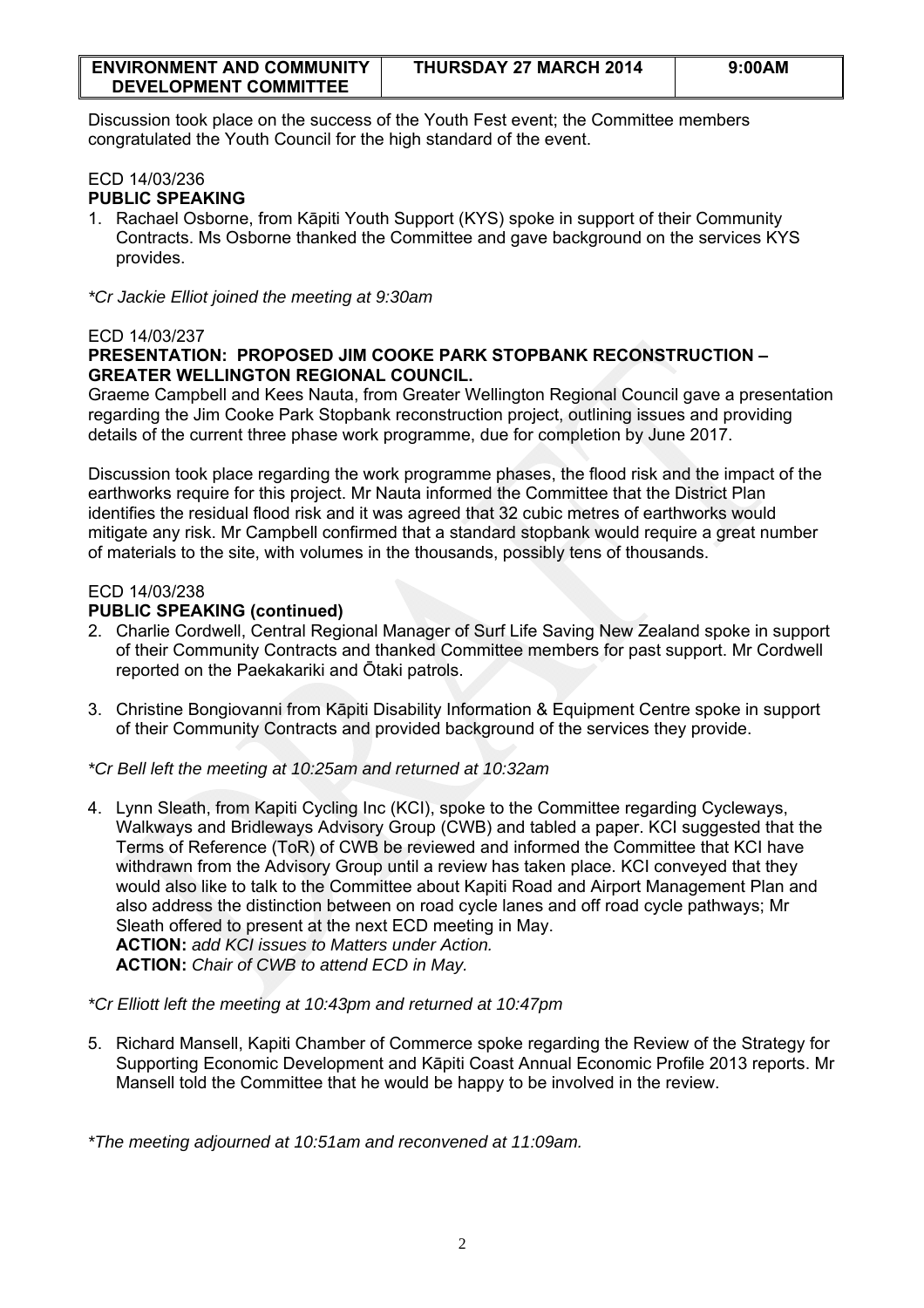# ECD 14/03/239 **CONFIRMATION OF MINUTES**

**MOVED (Welsh/Holborow)** 

**That the minutes of the 13 February 2013 meeting of the Environment and Community Development Committee be confirmed as a true and accurate record.** 

#### **CARRIED**

#### ECD 14/03/240 **MATTERS UNDER ACTION**

The following matters under action were discussed:

1. Wainui Stream – Stephen McArthur reported that additional dry weather water quality monitoring has been undertaken, which found levels of E.coli had significantly reduced. Sean Mallon, Group Manager Infrastructure Services had responded to the Friends of the Paekakariki Streams question with a letter, dated 24 March 2014, signed by the Chair of ECD. A letter has also been sent to GWRC regarding the stream issue. A meeting has been organised for 27 March 2014, on site with GWRC and Kapiti Coast District Council officers and Friends of the Paekakariki Streams group to coordinate a long term strategy for the stream. **ACTION:** *Letters to be circulated to Councillors via EMB.*

# **CHAIRPERSON'S/MEMBERS' BUSINESS**

(a) Public Speaking time responses:

1. **Kāpiti Youth Services (KYS)** 

Cr Ammundsen commented on KYS work mentoring young men and asked Ms Osborne to inform the Committee on this work.

Cr Holborow asked about the current void for youth between leaving school and going on a benefit. Ms Osborne informed the Committee that KYS works with youth that are disengaging with the school system to get them back on track and monitor them. Cr Cardiff enquired how many staff the centre had. Ms Osborne said that the centre has 32 part time staff and four volunteers.

Rob Kofoed noted he is the Chairperson of the KYS Board.

# 2. **Kapiti Cycling**

The Chair asked that the issues be managed via matters under action

1. Review ToR of CWB – to be discussed as part of the CWB presentation to the May meeting.

- 2. Seeking clarification on cycleway along the Expressway (as above)
- 3. Kapiti Road (as above)

# 3. **Kapiti Chamber of Commerce**

The Mayor informed the Committee that he would be meeting with Liz Koh, Chair of Kapiti Chamber of Commerce, and this would be one of the topics for discussion. Mr Dougherty, Chief Executive, agreed that the Chamber should definitely be involved in discussion at officer level

- (b) Leave of Absence there were none
- (c) Matters of an Urgent Nature there were none
- (d) Declarations of Interest Relating to Items on the Agenda **ACTION:** change order of agenda, to be addressed after 'Apologies'.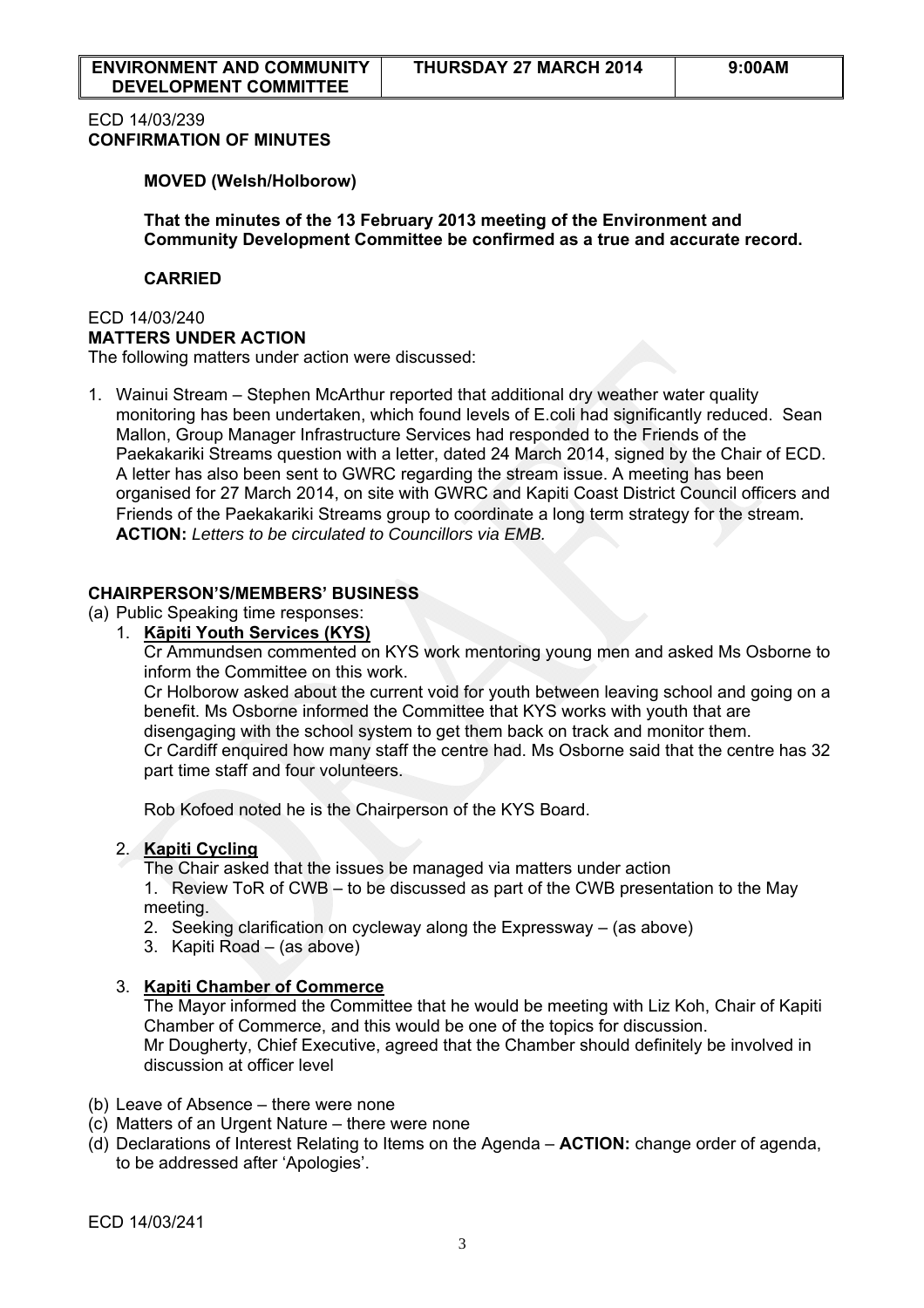| <b>ENVIRONMENT AND COMMUNITY</b> | THURSDAY 27 MARCH 2014 | 9:00AM |
|----------------------------------|------------------------|--------|
| DEVELOPMENT COMMITTEE            |                        |        |

# **[COMMUNITY CONTRACTS: PART TWO](http://www.kapiticoast.govt.nz/Documents/Meetings/Current/Environmental%20and%20Community%20Development%20Committee%20(ECD)/2014/1316%2003%2027%20March%202014/1316-03-ECD-OR-Community-Contracts-Part-Two-SP-14-1127.pdf)**

Sam Hutcheson, Senior Social Wellbeing Advisor spoke to the report regarding Community Contract holders' annual reports. Community Contract holders are required to provide annual reports. The first six summaries were provided in a report to the Environment and Community Development Committee meeting on 13 February 2014. This report provides the remaining summaries and brief financial analysis of the financial reports provided by the Community Contract holders.

#### **MOVED (Welsh/Bell)**

**That the Committee notes the report on performance by Community Contract holders, as set out in Appendix Two of this report SP-13-1089 and notes the areas of concern.** 

**That the Committee thanks the Community Contract holder organisations for their valuable work.** 

#### **CARRIED**

#### ECD 14/03/242 **REVIEW OF THE 2012 STRATEGY FOR SUPPORTING ECONOMIC DEVELOPMENT**

Stephen McArthur, Group Manager Strategy & Partnerships and Philippa Richardson, Strategic Projects Manager spoke to this report seeking approval for the proposed approach to carrying out a review of the 2012 Strategy for Supporting Economic Development.

Mr McArthur stated that a clear direction was sought from the Committee, on what approach to take for the review. Mr McArthur suggested a smaller work group be formed to work out the scope, setting direction and the Terms of Reference then report back to Council.

Cr Welsh proposed an Economic Development Strategy be formed to enable business growth and development in the district and suggested the following wording:

- 1. Providing fit-for-purpose infrastructure;
- 2. Adopting a customer focused/business friendly culture; and
- 3. Streamlining regulatory services

Discussion took place regarding amending the proposed resolution.

It was agreed that the Committee would amend the recommendation to include a briefing workshop in the process to define the strategy and scope.

# **MOVED (Gaylor/Ammundsen)**

**That the Committee reviews the 2012 Strategy for Supporting Economic**  Development and that process will commence at a briefing workshop on 10<sup>th</sup> April.

# **CARRIED**

#### ECD 14/03/243 **KAPITI COAST ANNUAL ECONOMIC PROFILE 2013**

Jane Hewitt, Senior Advisor Strategic Projects, provided the Committee with an overview of the 2013 Economic Profile for the District.

*\*Cr Elliott left the meeting at 12:13pm and returned at 12:14pm*